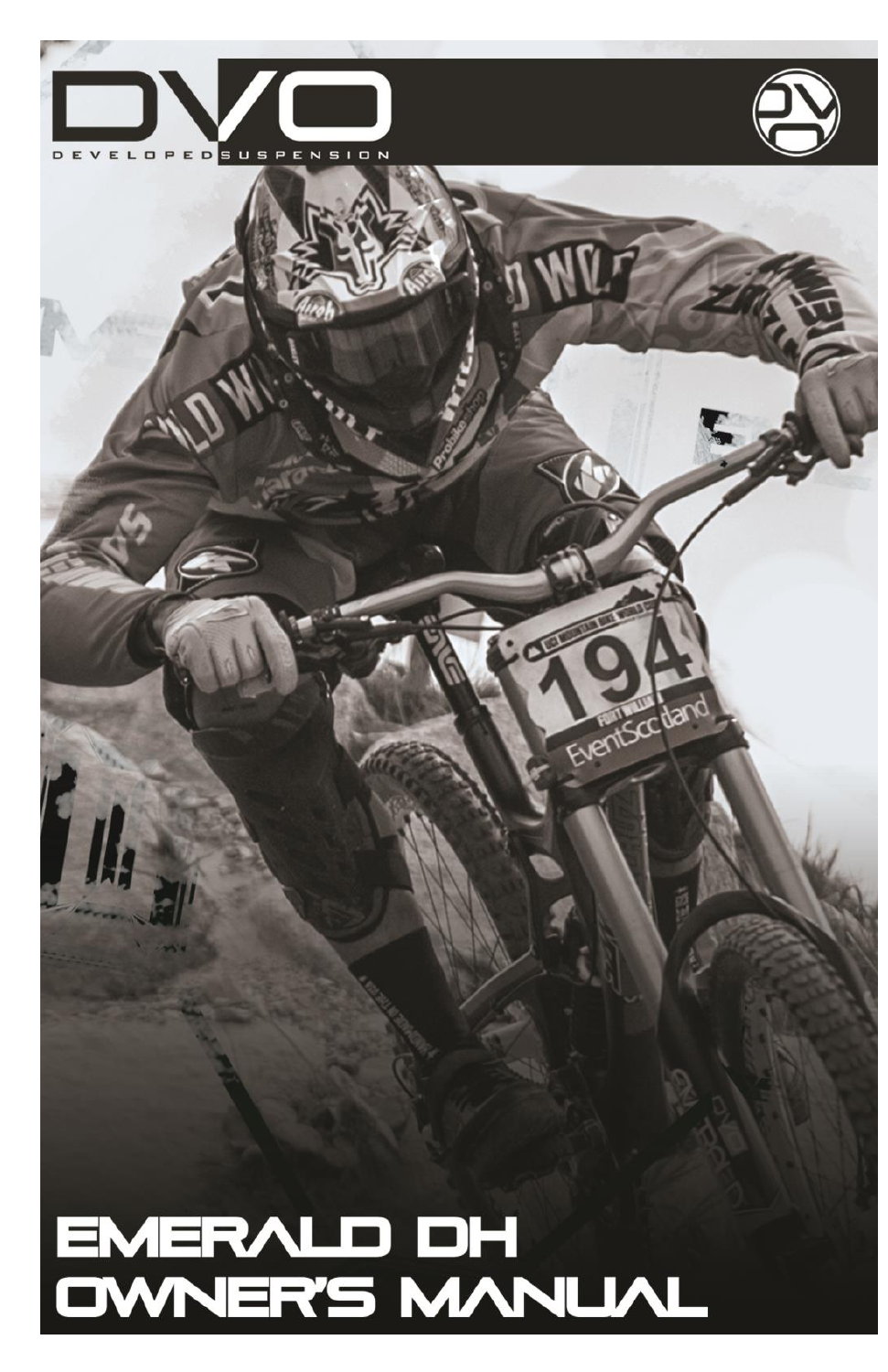# **Congratulations!**

Thank you for purchasing DVO Suspension for your mountain bike. DVO Suspension products are designed by riders for riders. It is very important to your safety that you follow the guidelines, instructions and set up information provided in this owner's manual or on our website www.dvosuspension.com

# **Register Your Product**

*Emerald Overview* 

 Log on to www.dvosuspension.com and click Register. DVO Suspension wants you to achieve the highest level of performance out of your suspension. Let us know which products you have so we can keep you updated with the latest set up and tuning information.

# **Please visit our website for more detailed information and tuning videos**

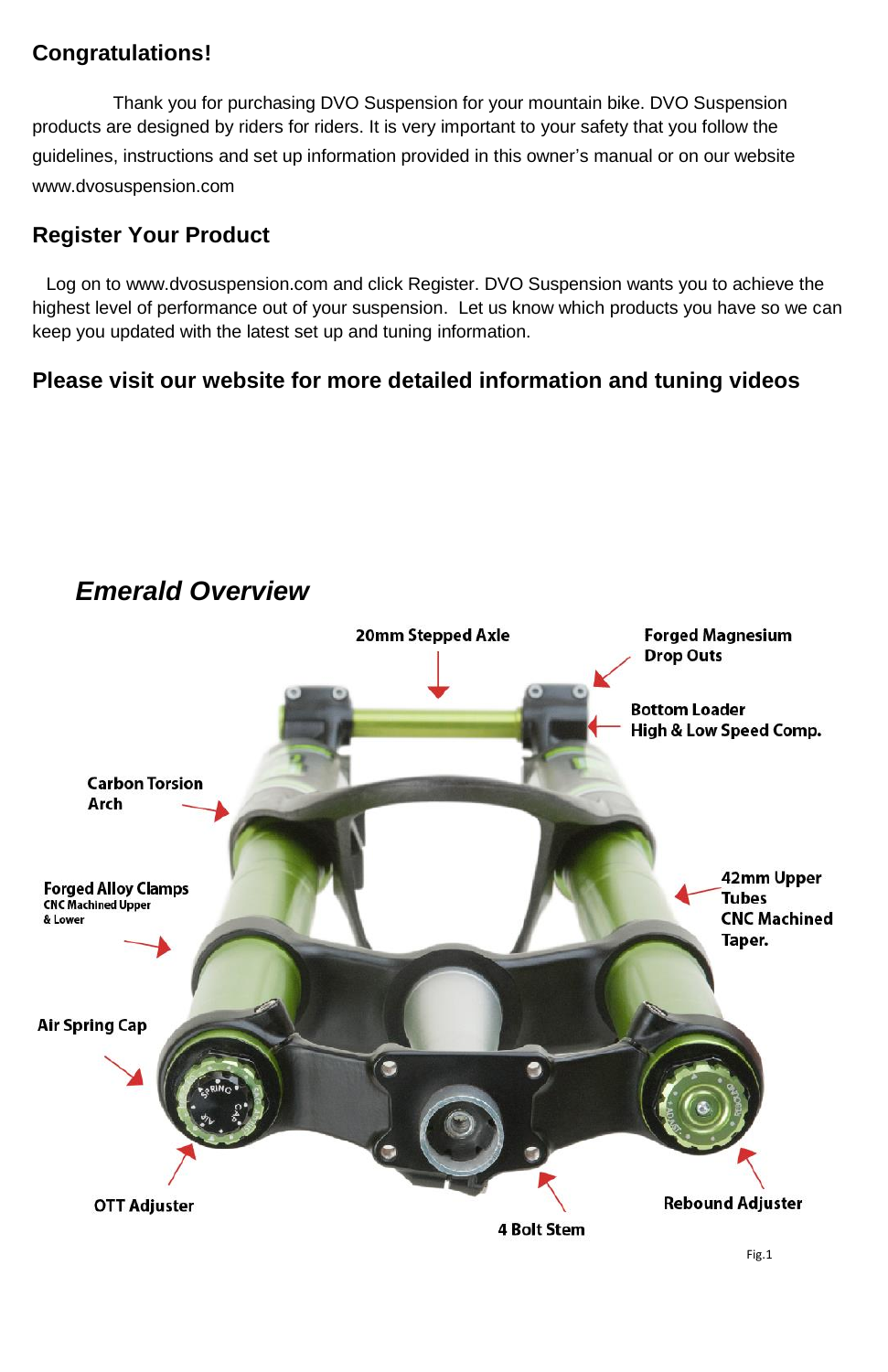

# **Failure to comply with these warnings and instructions may cause**

# **SERIOUS INJURY, DEATH, or DAMAGE TO YOUR PRODUCT.**

- Be sure to read this manual carefully before using your suspension fork. Throughout this manual, reference is made that "an accident" could occur. Any accident may cause damage to the product, SERIOUS INJURY, OR DEATH.
- These instructions contain important information about the correct installation, guidelines for set-up, service and maintenance of your suspension fork. Nevertheless, please be informed that special knowledge and tools are essential to install, service and to maintain DVO Suspension forks. Common mechanical knowledge may not be sufficient to repair service or maintain your fork. Therefore we strongly recommend getting your fork installed, serviced and/or maintained by a trained and qualified bicycle mechanic. Improper installation, service or maintenance can result in an accident.
- Suspension forks contain fluids and air under extreme pressure. DO NOT attempt to disassemble any portion of a DVO Suspension product unless instructed to do so by a DVO Suspension authorized technician.
- Only use genuine DVO Suspension replacement parts. Modification, improper service, or the use of aftermarket replacement or spare parts may result in an accident and VOIDS the warranty of your fork.
- DVO Suspension forks are designed for the usage by a single rider only. DO NOT use DVO Suspension products on any motorized bicycle, motorized vehicle or tandem bicycles.
- Always be equipped with proper safety gear. This includes a properly fitted and fastened helmet. According to your riding style you should use additional safety protection. Make sure your equipment is in flawless condition.
- Make sure you select the correct fork according to your frame, size and your riding style. Installing a fork that does not match the geometry of your frame could result in a failure of the fork itself and void the forks warranty. Installing a suspension fork will change the geometry and handling of your bike. Learn how to ride and train your skills. Know your limits and never ride beyond those.
- Please note that DVO Suspension forks do not come with the proper reflectors for on road riding. If you intend on riding on public roads or bicycle lanes your dealer should mount the required reflectors to your fork.
- Study all other manuals provided with your bicycle and make yourself familiar with all components mounted to your bike.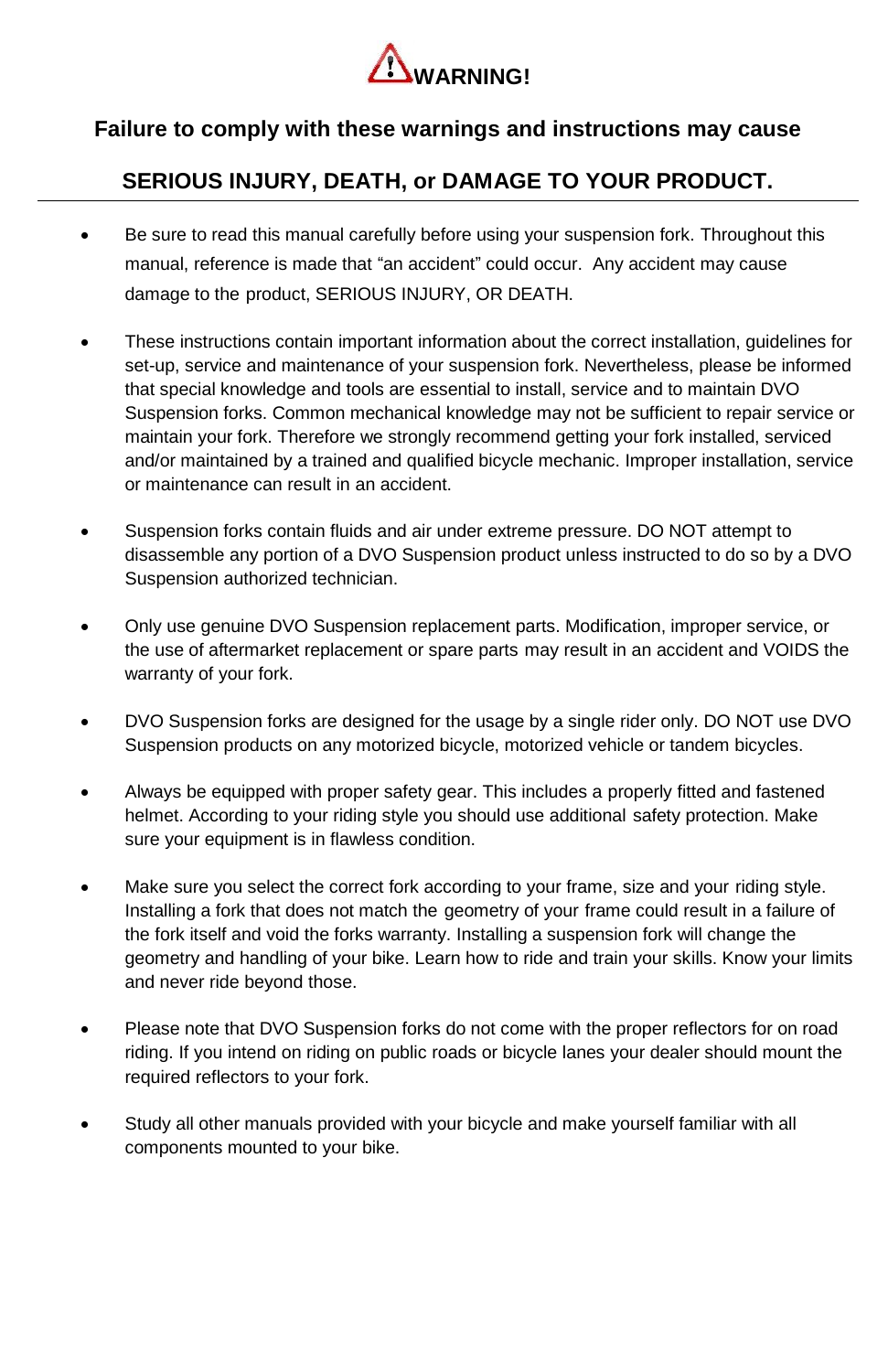

**DVO Emerald DH fork is designed for Downhill use ONLY. Any other use of the suspension could result in fork failure and an accident.**

### BEFORE EACH RIDE



- Do not ride your bicycle, if any one of the following test criteria is not passed! Riding your bike without eliminating any defect or carrying out the necessary adjustments can result in an accident, serious injury or even death.
- Do you notice any cracks, dents, bent or tarnished parts of your suspension fork or any other part of your bicycle? If so, please contact a trained and qualified bicycle mechanic to check your fork and/or complete bike.
- Can you notice any oil leaking out of your fork? Check hidden areas like behind the fork guard under the crown and main seals. If so, please consult a trained and qualified bicycle mechanic to check your fork or bike.
- Make sure your wheels are perfectly centered in order to avoid any contact with suspension fork or brake system.
- With the through axle system, make sure that all the fixing bolts are tightened with the appropriate torque values. See Torque Table under Maintenance.
- Compress your fork with your body weight. If it feels too soft, inflate to the proper pressure to achieve accurate SAG, inflate until you have ensured it is within the proper values. Please also refer to chapter "SETTING SAG.
- Make sure your brakes are properly installed/ adjusted and work appropriately. This also applies to every other part of your bike like handlebars, pedals, crank arms, seat post, saddle, etc.
- Check the cable length and routing of your components. Make sure they do not interfere with your steering actions or full compression and extension of your fork.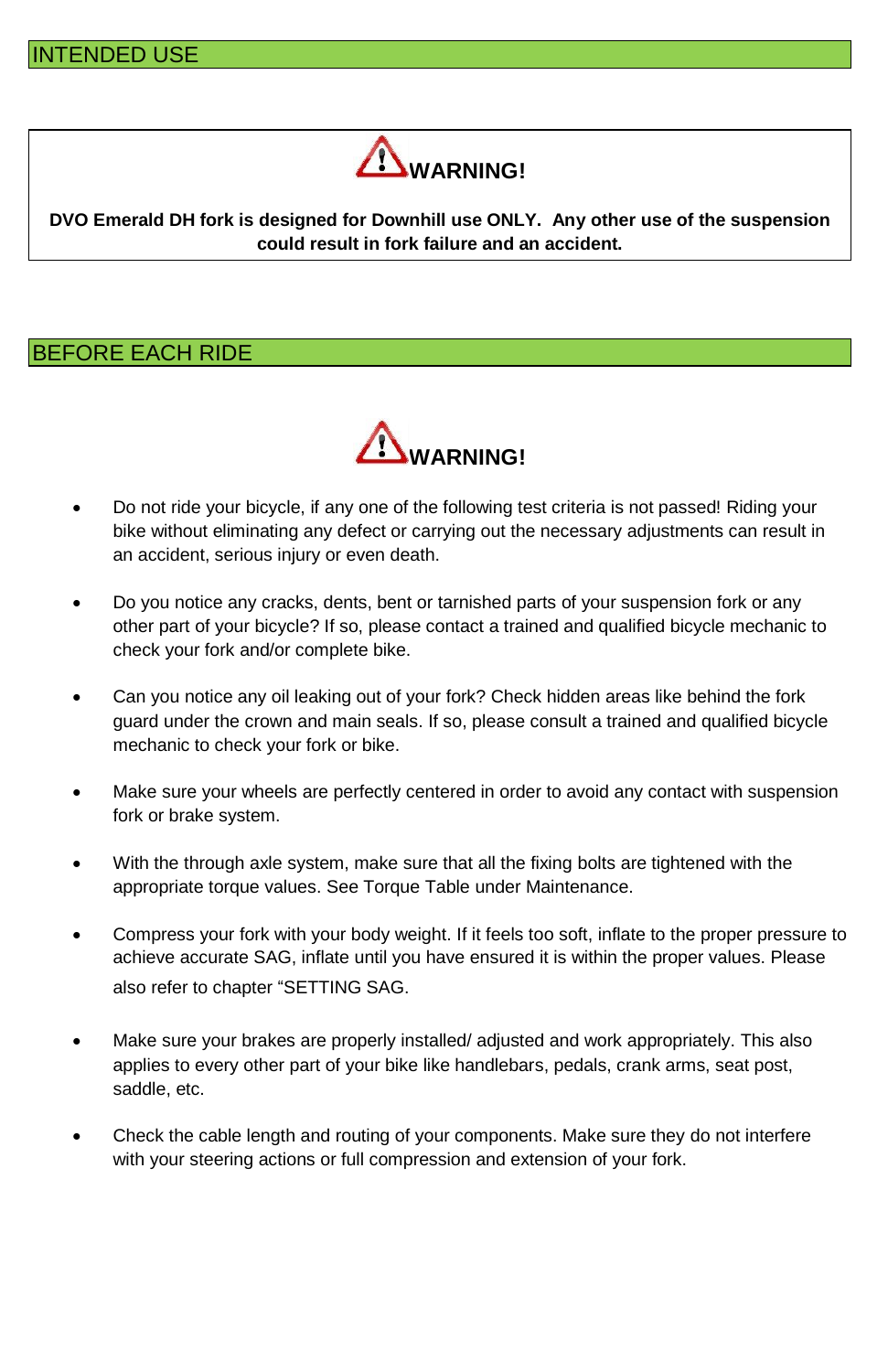

**DVO Suspension strongly recommends that your fork be installed by a trained and qualified bicycle mechanic. Special knowledge and tools are essential to properly install DVO Suspension forks. Common mechanical knowledge may not be sufficient to install a DVO Suspension fork. If you intend on installing the fork by yourself, the whole job needs to be inspected by a trained and qualified bicycle mechanic. Please note, that improperly installed forks are extremely dangerous and cause damage to the product, serious injury or even death.**

# INSTALLATION INSTRUCTIONS



**All DVO Suspension forks come with a threadless steer tube. Do not add a thread to it! DVO Suspension fork steer tubes are for one-time press fit only which cannot be removed. Do not try to replace the steer tube with a threaded steer tube. This will void the warranty of your fork and result in a failure of the product or cause serious injuries or even death to the rider.**

### **Note! All fixing bolts have to be tightened with the proper fastening torque stated by the manufacturers.**

- 1. Remove front brake from fork and existing fork from your bicycle. Afterwards remove the headset crown race from the fork.
- 2. Using a headset race installer, install the headset crown race on new steer tube making sure it's firmly against the fork crown. For fitment information see dvosuspension.com/tech
- 3. Remove top and bottom clamps from fork assembly to ensure proper mounting. Install the lower fork clamp on to the bike with all the headset parts included and a minimum 3mm spacer on the top of the headset. Now install upper crown ensuring headset operates smoothly and is just snug. Mark steer tube just above the top of the upper crown (*only if using a direct mount stem otherwise you must also install the stem before marking the steer tube*). Remove clamps from bike and cut steer tube. You can also use the following formula for steer tube length:

Frame head tube + headset stack height+ 3mm + top clamp(12mm)



Minimum total stack height = 120mm and a maximum total stack height = 165mm

4. Install the lower fork clamp on to the bike with all head set parts and a minimum 3mm spacer on top of the headset, then the upper fork clamp.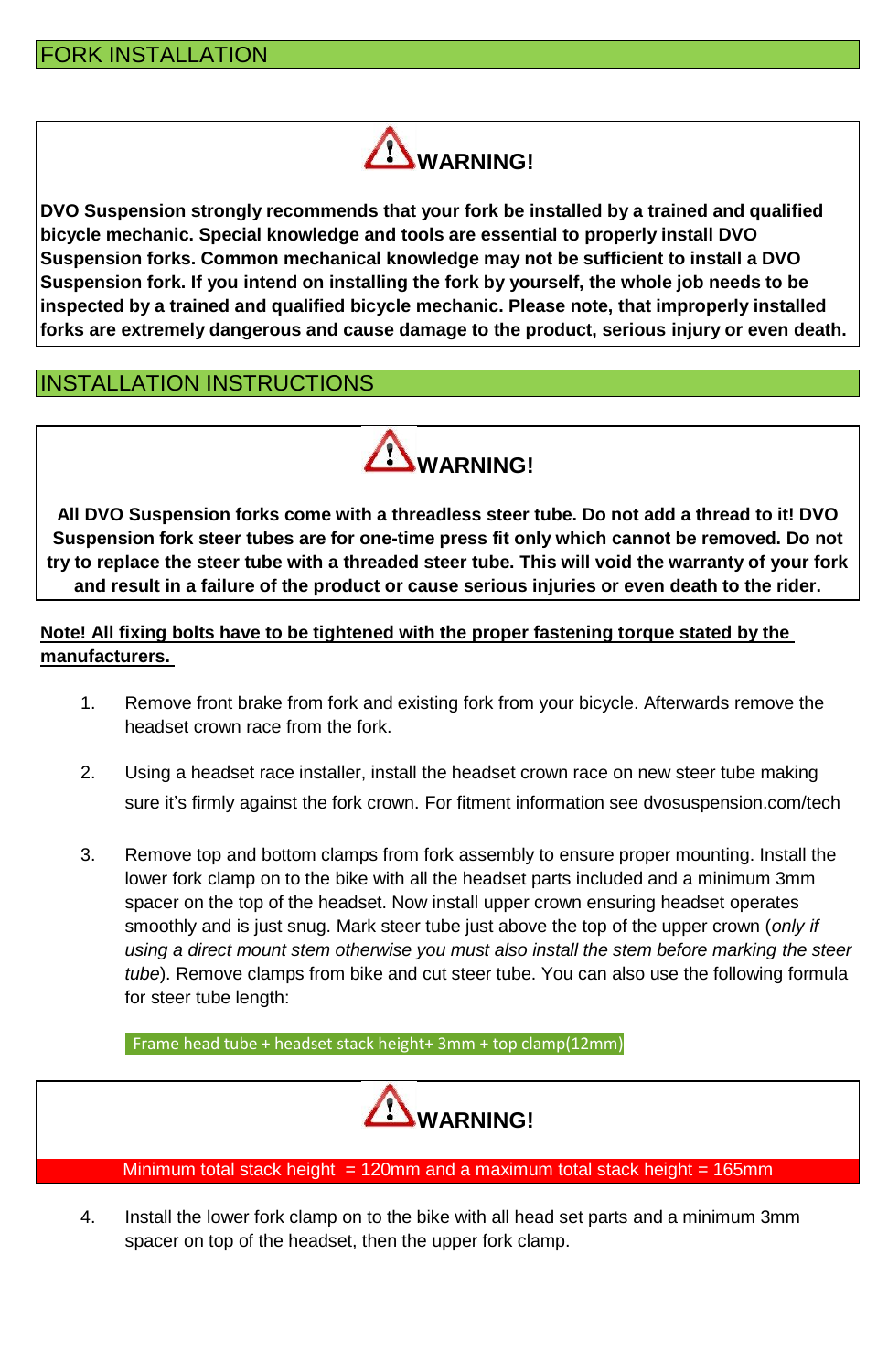5. Install remainder of fork assembly ensuring that the upper legs are tightened to the lower clamp at or within 8mm of the step in the upper tube. The upper legs must be the same on both sides. Tighten lower clamp bolts to the appropriate torque value of 7 N.m / 62 in.lbf

Fig. 2

Do not tighten any of the upper clamp bolts until Step # 8

6. Install front wheel back on your bike. Insert the axle into the right drop-out / non-disc brake side then tighten axle bolt to the appropriate torque value of 7 N.m / 62 in.lbf. Leave drop-out pinch bolts loose until step #9.



- 7. Install the front brake according to the manufacturer's instructions and fasten brake line to guard. Make sure you adjust the brake pads properly. Ensure that brake line length is the appropriate length to not effect steering or compression and extension of fork.
- 8. **Remove bike from stand. With the front brake on, lightly rock the fork back and forth to ensure the headset preload is at the** appropriate torque value. Now tighten the upper fork clamp bolts to the appropriate torque value of 7 N.m / 62 in.lbf.
- 9. Holding the front brake, using your body weight compress your fork. Do this a few times to allow the fork legs to self-align on the axle. Now tighten the drop-out / axle bolts down to the appropriate torque value of 7 N.m / 62 in.lbf.

# TIRE CLEARANCE

DVO Suspension forks are designed around both 26" and 27.5" tires; make sure you have the correct

wheel size for your fork model. Each tire and manufacturer has a different outer diameter (tire width and height). Therefore the clearance between your tire and fork needs to be checked to make sure it does not come in contact with any part of the fork.



**Inadequate tire clearance will result in an accident, personal injury or death.**

### **Tire Clearance Test:**

- 1. Release all air from your fork.
- **2.** Compress your fork completely
- **3.** Measure the distance between the top of the tire and the bottom of the crown. **Make sure this gap is NO LESS than 6mm!** Exceeding maximum tire size will cause the tire to jam against the bottom of the crown when the fork is fully compressed.



**4.** Inflate the fork again.

Keep in mind that if you are using a mudguard the

clearance can be even more limited. Repeat the "Tire Clearance Test" again to make sure the gap is big enough. Every time you are going to change your tires you have to repeat the test.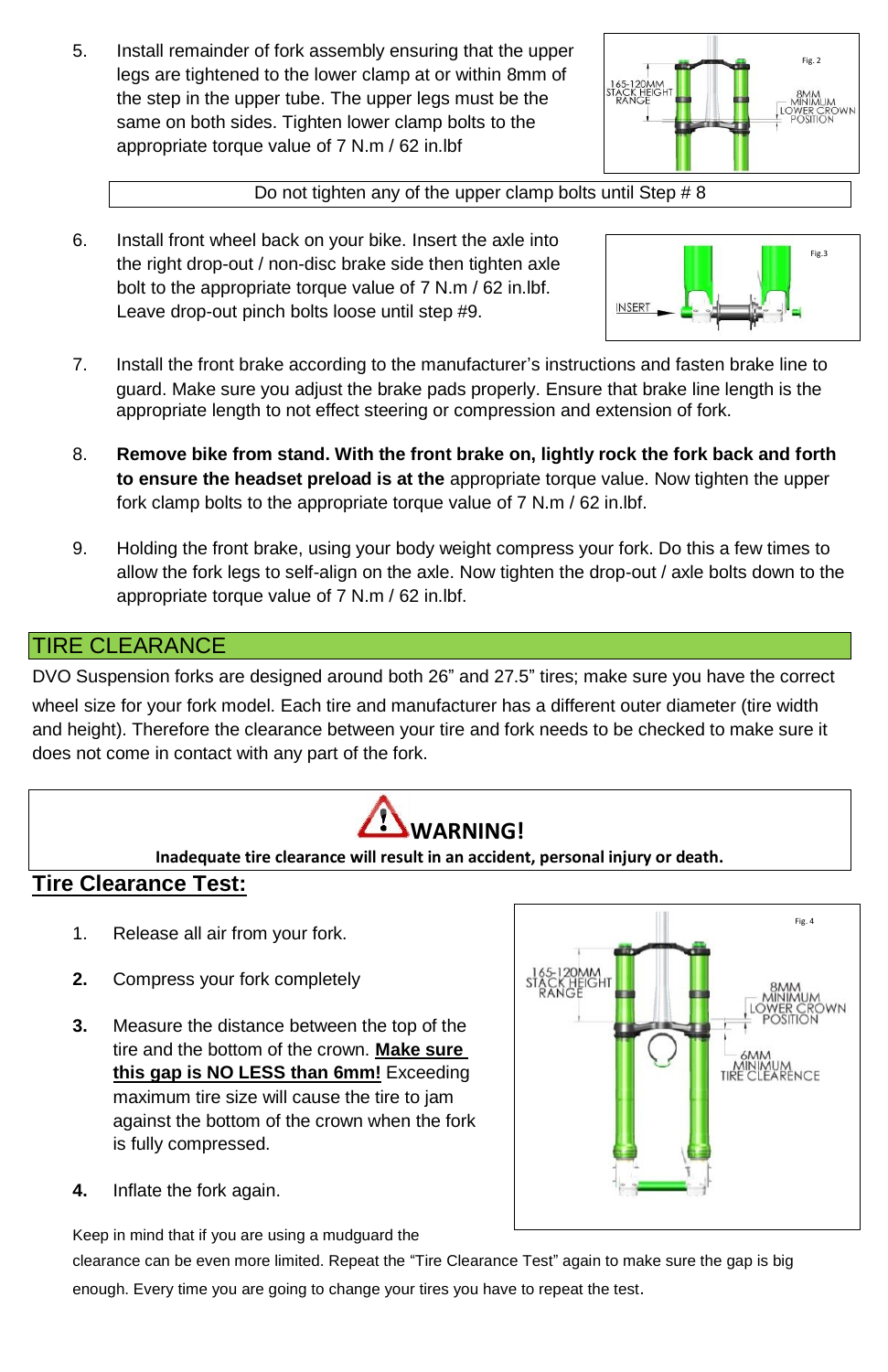SAG is the amount your fork compresses under your body weight (don't forget to include your riding gear), also referred to as Rider Weight. Since this is a Downhill specific fork, measure SAG by mounting your bike with your riding gear on, standing up and in the ready position. The ready position is basically, knees and elbows slightly bent, bars weighted but body weight on your feet. Every rider has a different riding weight and ready position based on rider height and style.

- 1. During initial SAG set-up ensure that the SAG ADJUST / PRELOAD knob is turned all the way counterclockwise. This is a secondary setting and should not be used when setting your initial SAG.
- 2. Refer to the recommended SAG settings chart below. To ensure the proper function of your fork and to deliver optimum performance of it, setting proper SAG is the only way to find the right air pressure for your fork.

| <b>ITRAVEL</b> | SAG in %   | <b>SAG in MM</b> |
|----------------|------------|------------------|
| 203mm          | $20 - 25%$ | 40.6mm - 50.75mm |
|                | 25 - 30%   | 50.75mm - 60.9mm |
|                | $30 - 35%$ | 60.9mm - 71.05mm |

| <b>Air Pressure Chart</b>    |            |            |            |            |             |  |
|------------------------------|------------|------------|------------|------------|-------------|--|
| Air Pressure Range 60-100psi |            |            |            |            |             |  |
| Rider Weight                 | 140-160lbs | 160-180lbs | 180-200lbs | 200-220lbs | $220$ lbs + |  |
| Air Pressure                 | 60-65psi   | 65-75psi   | 75-85psi   | 85-95psi   | 90-100psi   |  |
| OTT (Clockwise               |            |            |            |            |             |  |
| Turns)                       | $1 - 3$    | $3-6$      | $6-9$      | $9 - 12$   | $12 - 15$   |  |

# FORK CONTROLS and ADJUSTMENTS

# **AIR SPRING**

The DVO Suspension Emerald DH is an air sprung fork. Increasing air pressure will create a stiffer feeling fork. Decreasing air pressure will create a softer feeling fork. Please refer to the air pressure guide and SAG setting to achieve the most optimum air pressure setting for your riding style

# **OFF THE TOP SENSITIVITY**

The Off-The-Top (OTT) feature is an exclusive DVO Suspension design that allows the rider to adjust the initial feeling of the suspension. Typically, a stiffer feeling fork (high air pressure) will have poor or no small bump compliance. With OTT, a stiff set-up (high air pressure) can also have amazing small bump sensitivity. This is accomplished by externally increasing or decreasing the preload on the negative springs. Increasing the OTT will make the fork more sensitive (softer) at the beginning stroke. Decreasing the OTT will make the fork less sensitive (firmer). The OTT feature will not change the end stroke of your fork. Clockwise = Softer Counterclockwise = Stiffer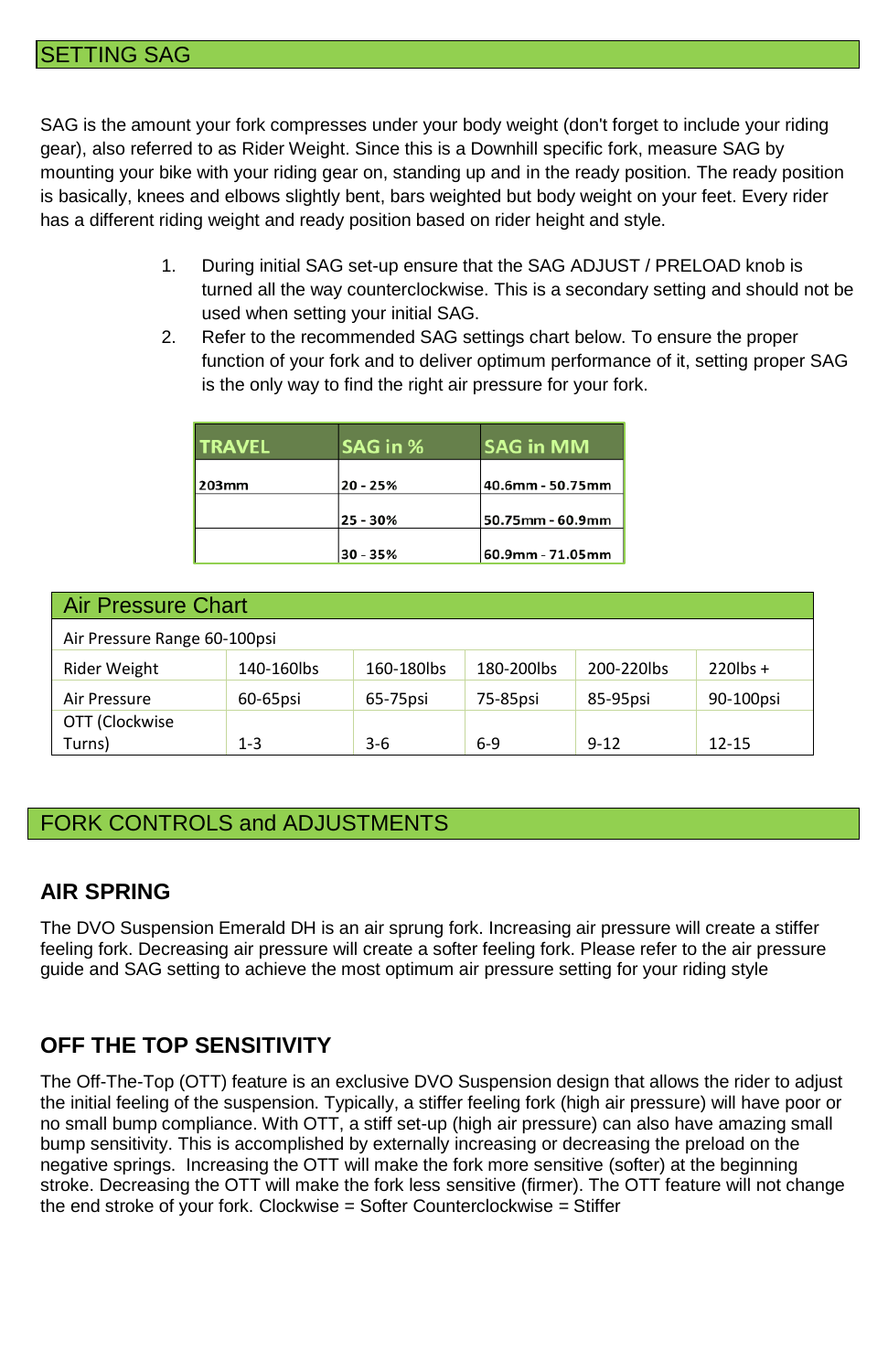# **LOW SPEED COMPRESSION**

Low speed compression controls the influence of the rider's weight and the bikes attitude under slower suspension movement regardless of riders speed. This is accomplished by turning a needle in or out of a port located in the base valve. Please visit our web site for more details and tuning information.

# **HIGH SPEED COMPRESSION**

High Speed Compression controls the damping force under higher suspension movements regardless of the riders speed. This is accomplished by turning a knob to increase or decrease preload on a pressure spring on a shim stack located in the base valve. Please visit our website for more details and tuning information.

# **REBOUND**

Rebound controls the speed at which the fork extends after compression. Turn the knob clock-wise for SLOWER rebound and counter clock-wise for FASTER rebound. Rebound damping control is relative to the amount of air pressure used. Higher air pressure requires more rebound damping and a lower air pressure will require less rebound damping so please adjust accordingly. Please visit our web site for more details and tuning information.

# **MAINTENANCE**



### **Failure to properly maintain your fork will result in an accident, personal injury or death.**

**We recommend all DVO Suspension service should be performed by a qualified bicycle mechanic. Service information and instructions can be obtained at www.dvosuspension.com or by contacting your local DVO Suspension dealer or distributor.**

The Emerald contains nearly 400cc's of oil (damper side: 330cc's) (air side: 50cc's). Oil is the heart of the system, other companies reduce oil volumes to keep the overall weight to a minimum, that's like cutting off your leg to run faster. Oil is used as a damping element, a lubricant, and helps keep everything running cool. Due to the Emerald's generous use of oil, reliability, durability and performance is greatly enhanced but please change your oil regularly for optimum performance.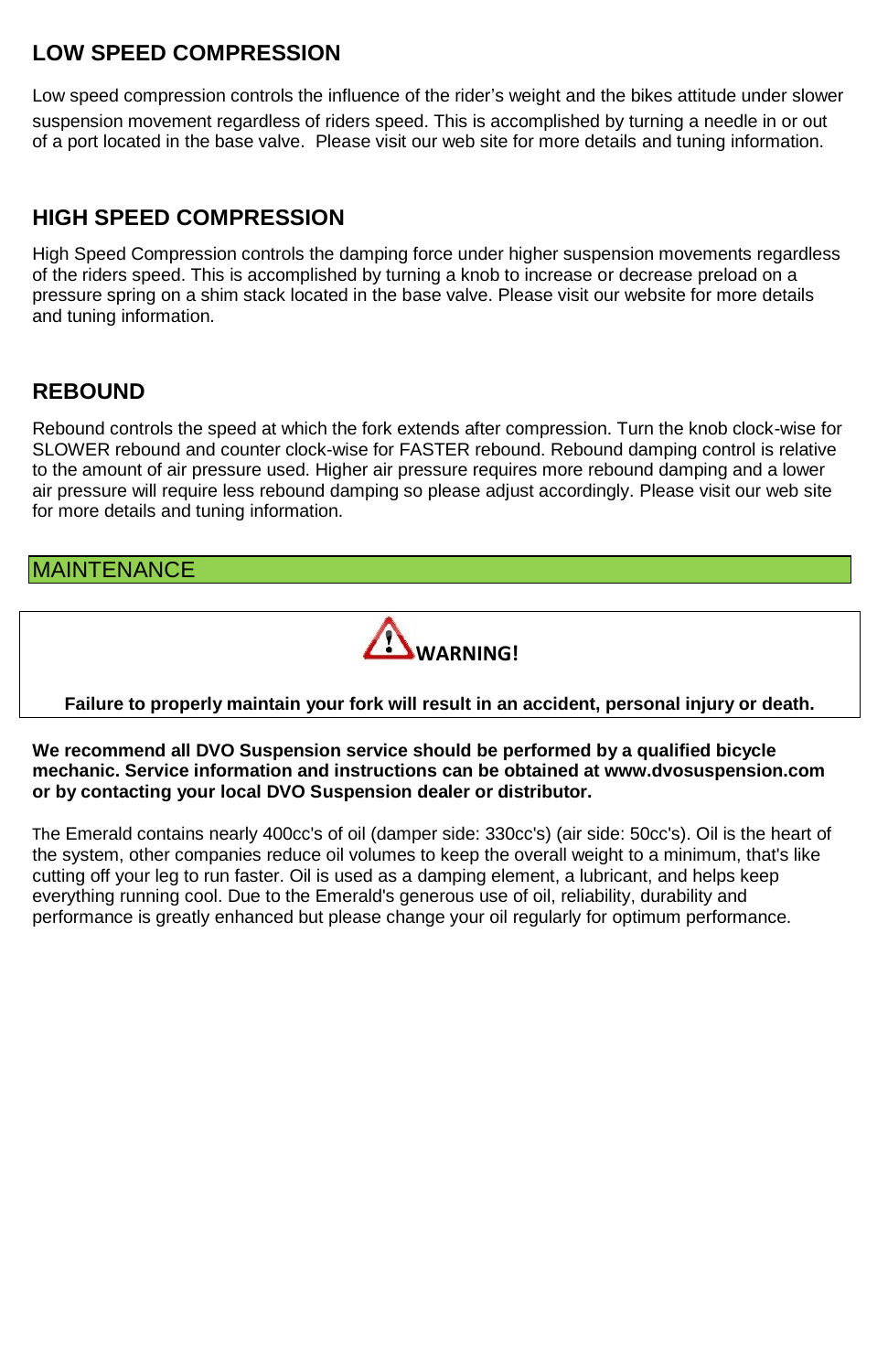| <b>Recommended Maintenance Schedule</b>      |                             |  |  |  |  |
|----------------------------------------------|-----------------------------|--|--|--|--|
| Maintenance                                  | Interval                    |  |  |  |  |
| <b>Clean Stanchion Tubes</b>                 | Every ride                  |  |  |  |  |
| <b>Check Air Pressure</b>                    | Every ride                  |  |  |  |  |
| <b>Inspect Stanchion Tube for Scratches</b>  | Every ride                  |  |  |  |  |
| <b>Check Torque Settings</b>                 | 25 hours                    |  |  |  |  |
| Service Air Spring                           | 100 hours                   |  |  |  |  |
| Service Damper Unit                          | 100 hours                   |  |  |  |  |
| <b>Recommended Max Torque Specifications</b> |                             |  |  |  |  |
| Part                                         | <b>Torque Specification</b> |  |  |  |  |
| <b>Top Crown</b>                             | 7 N.m / 62 in.lbf           |  |  |  |  |
| Lower Crown                                  | 7 N.m / 62 in.lbf           |  |  |  |  |
| Drop Out Bolts                               | 7 N.m / 62 in.lbf           |  |  |  |  |
| Axle                                         | 7 N.m / 62in.lbf            |  |  |  |  |
| Air Top Cap Assembly                         | 30 N.m / 265 in.lbf         |  |  |  |  |
| Rebound Top Cap Assembly                     | 30 N.m / 265 in.lbf         |  |  |  |  |
| <b>Bottom loader</b>                         | 30 N.m / 265 in.lbf         |  |  |  |  |
| Air End Cap                                  | 30 N.m / 265 in.lbf         |  |  |  |  |
| CTA Bolts (8)                                | 3.6 N.m / 32 in.lbf         |  |  |  |  |
| Oil Volume                                   |                             |  |  |  |  |
| Damper Unit                                  | 330 <sub>cc</sub>           |  |  |  |  |
| Upper Leg Air Side                           | 50cc                        |  |  |  |  |
| Air Chamber                                  | 5cc                         |  |  |  |  |
| <b>Service Kits</b>                          |                             |  |  |  |  |
| Item                                         | Part Number                 |  |  |  |  |
| Seal Kits                                    | 1419015                     |  |  |  |  |
| <b>CTA Mounting Hardware</b>                 | 1419016                     |  |  |  |  |
| Air Piston Kit                               | 1419017                     |  |  |  |  |
| <b>Tuning Kits</b>                           |                             |  |  |  |  |
| <b>Item</b>                                  | Part Number                 |  |  |  |  |
| <b>Bottom Loader</b>                         | 1419020                     |  |  |  |  |
| <b>Shim Kits</b>                             | 1419021                     |  |  |  |  |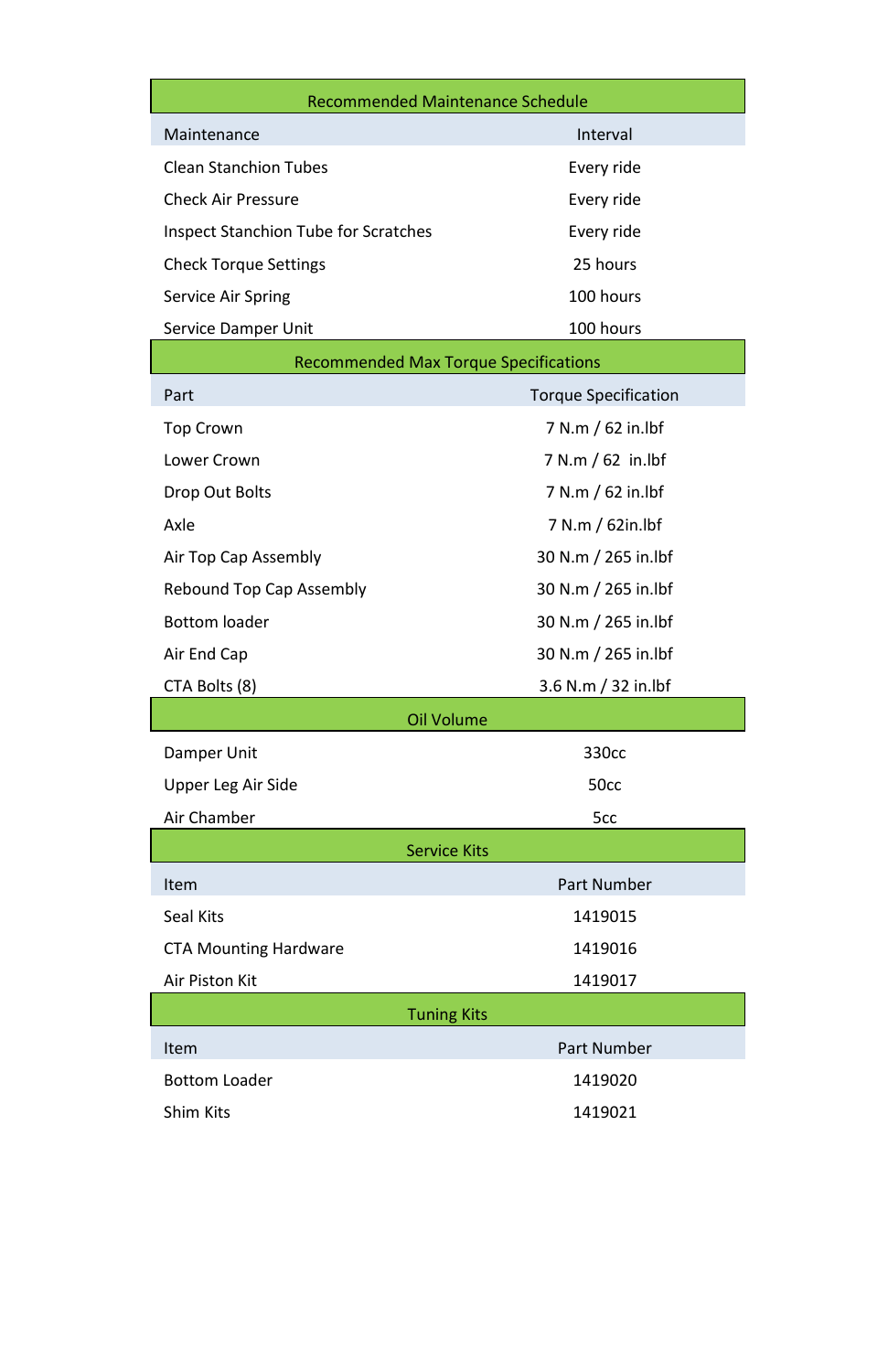# **LIMITED TWO (2) YEAR WARRANTY**

If any component of your DVO Suspension product is found to be defective in materials or workmanship within the term of this Limited Two Year Warranty (the "Agreement"), the defective component will be repaired or replaced, at the option of DVO Suspension free of charge, within thirty (30) days after receipt of the Suspension product by an authorized DVO Suspension dealer, freight prepaid, together with the original retail invoice or other evidence of the date of purchase.

- **NOT COVERED:** This warranty does not cover damage resulting from accidents, alteration, neglect, misuse, abuse, or improper use, lack of reasonable or proper maintenance, improper assembly, repairs improperly performed or replacement parts or accessories not conforming to DVO Suspension's specifications, modifications not recommended or approved in writing by DVO Suspension activities such as acrobatics, stunt jumping, ramp riding, racing, commercial use, and / or normal wear or deterioration occasioned by the use of the product. Items subject to normal wear or deterioration include but are not limited to oil, dust seals, oil seals, and bushings. In addition, this warranty is void in the event that the forks are used with any rental bicycles, unless DVO Suspension provided prior approval in writing for such use. This warranty also does not include any expenses related to the transportation of the DVO Suspension product to or from an authorized DVO Suspension dealer, labor costs to remove the DVO Suspension product from the bicycle, or compensation for inconvenience or loss of use while the DVO Suspension product is being repaired. This warranty will be automatically void if serial number of the DVO Suspension product is altered, erased, defaced or otherwise subject to any tampering.
- **PURCHASER.** This warranty is made by DVO Suspension with only the original purchaser of the DVO Suspension product and does not extend to any third parties. The rights of the original purchaser under this warranty may not be assigned.
- **TERM.** The term of this warranty shall commence on the date of purchase and shall continue for a period of two (2) years from the date of the original purchase.
- **PROCEDURE.** In event of a defect covered by this warranty, the purchaser should contact an authorized DVO Suspension dealer or a DVO Suspension Service Centre.
- **ENTIRE AGREEMENT.** This warranty supersedes any and all oral or express warranties, statements or undertakings that may previously have been made, and contains the entire agreement between the parties with respect to the warranty of this DVO Suspension product. Any and all warranties not contained in this warranty are specifically excluded.
- **DAMAGES.** Except as expressly provided by this warranty, DVO Suspension **SHALL NOT BE RESPONSIBLE FOR ANY INCIDENTAL OR CONSEQUENTIAL DAMAGES ASSOCIATED WITH THE USE OF THE DVO SUSPENSION PRODUCT OR A CLAIM UNDER THIS AGREEMENT, WHETHER THE CLAIM IS BASED ON CONTRACT, TORT OR OTHERWISE.** The foregoing statements of warranty are exclusive and lieu of all other remedies. Some states do not allow the exclusion or limitation of incidental or consequential damages, so this limitation or exclusion may not apply to you.
- **DISCLAIMER. ANY IMPLIED WARRANTY OF MERCHANTABILITY OR FITNESS FOR A PARTICULAR PURPOSE AND ALL IMPLIED WARRANTIES ARISING FROM A COURSE OF DEALING, USAGE OF TRADE, BY STATUTE OR OTHERWISE, IS HEREBY STRICTLY LIMITED TO THE TERM OF THIS WRITTEN WARRANTY**. This Agreement shall be the sole and exclusive remedy available to the purchaser with respect to this purchase. In the event of any alleged breach of any warranty or any legal action brought by the purchaser based on alleged negligence or other tortious conduct by DVO Suspension the purchaser's sole and exclusive remedy will be repair or replacement of defective materials as stated above. No dealer and no other agent or employee of DVO Suspension is authorized to modify, extend or enlarge this warranty.
- **WARNING.** Always install, repair and use your DVO Suspension product in strict compliance with it's owner's manual.
- **OTHER RIGHTS.** This warranty gives you the specific legal rights, and you have also other rights which vary from state to state (USA only).
- **APPLICABLE LAW.** Any disputes arising out of this agreement or the use of this DVO Suspension product will be governed by the laws of the country of United States and will be decided by the Courts of California.